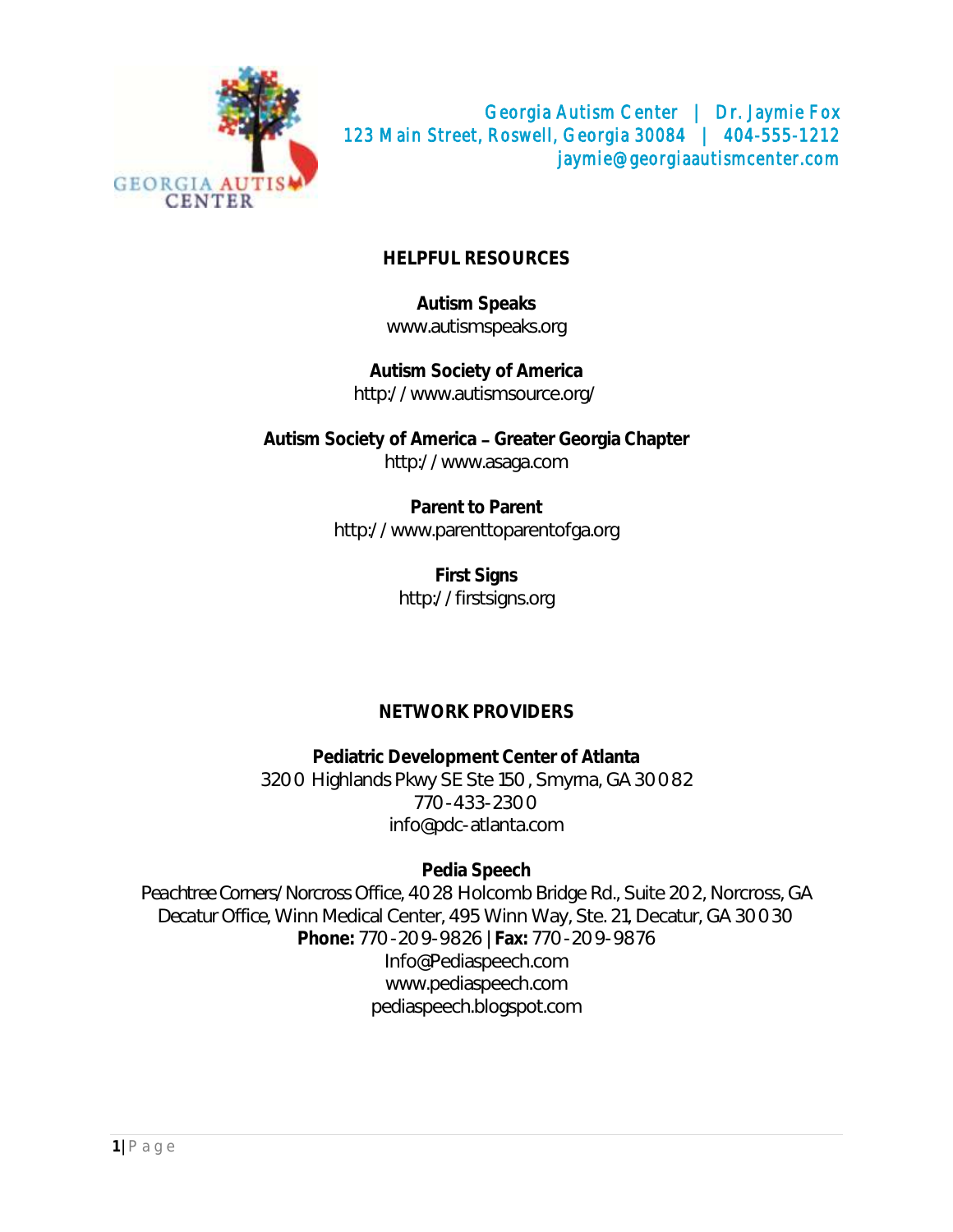

**Darling Pediatric Therapies, Inc.** 1475 Holcomb Bridge Road, Suite #113, Roswell, GA 30076 678-591-3542 www.darlingpediatrictherapies.com

**Building Bridges Therapy** 1389 Weber Industrial Dr., Cumming, GA 30041 770-886-6204

# Kid's Creek

3905 Johns Creek Court, Suwanee, GA 30024 770-888-5221 [www.kidscreektherapy.com](http://www.kidscreektherapy.com/)

**Therapy Works, Inc.** 1509 Atkinson Road, Suite 1100, Lawrenceville, GA 30043 Phone: 770-995-2379 | Fax: 770-995-2385 <http://www.therapyworkspc.com/index.asp>

**First Words Wytona Johnson M.A. CCC-SLP** 1800 Lake Park Drive, Suite 102, Smyrna, GA 30080 770-438-6928 [www.firstwordsspeechservices.com](http://www.firstwordsspeechservices.com/)

## **Children's Therapy Works**

11660 Alpharetta Highway, Roswell, GA 30076. Social Skills groups for all ages. Groups are offered in the evening. 770-754-0085 [http://www.childrenstherapyworks.com](http://www.childrenstherapyworks.com/)

> **Special Needs: Pediatric Therapy Services** 4411 Suwanee Dam Road, Suite 455 678-482-2158 [www.specialneedsPT.com](http://www.specialneedspt.com/) [www.PediaSpeech.com](http://www.pediaspeech.com/)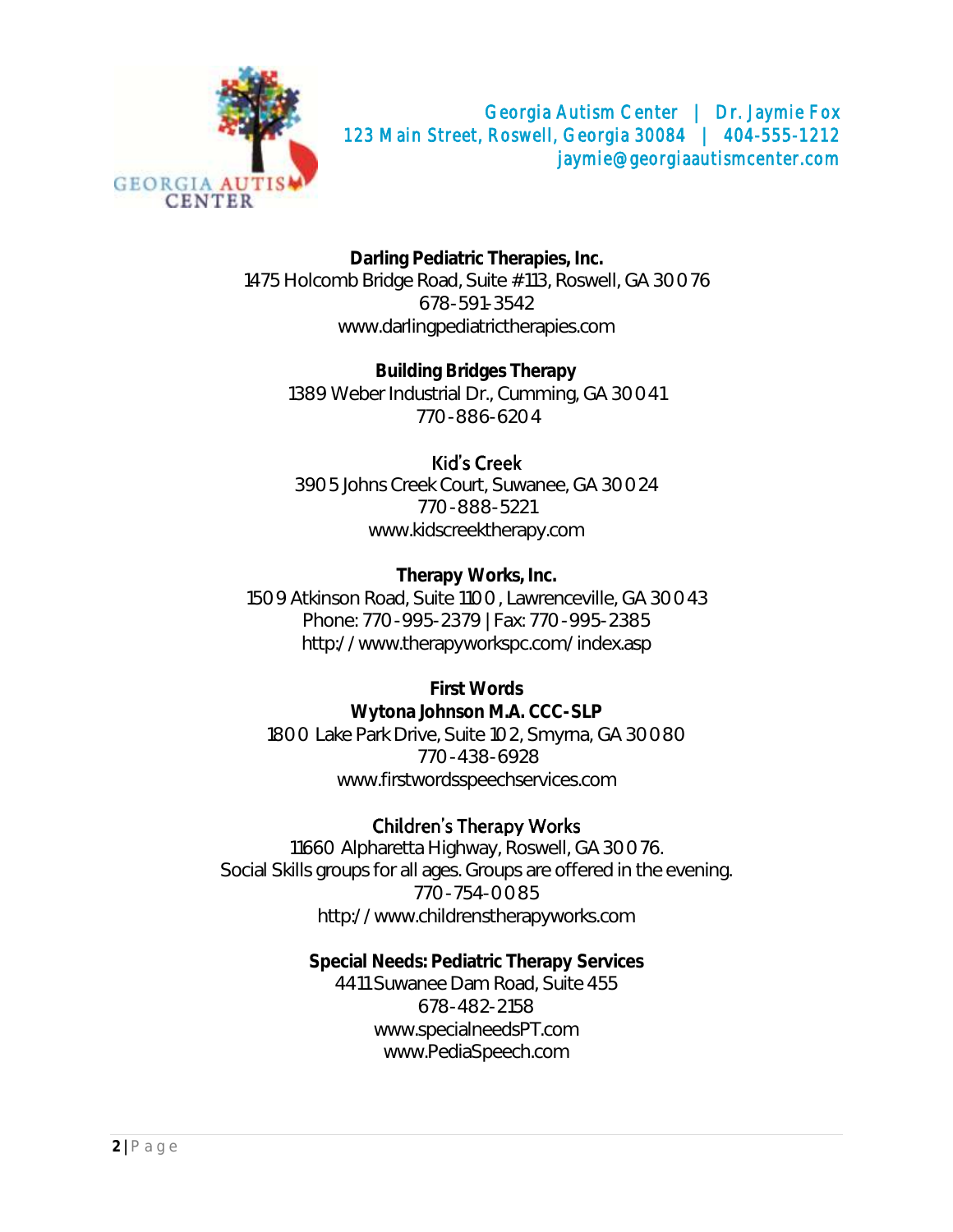

**Hay Therapy** 318 Springdale Drive NE, Atlanta GA 30305 **Phone**: 404.625.1421 | **Fax**: 404.973.0867 [www.HayTherapy.com](http://www.haytherapy.com/)

**A to Z Pediatric Therapy** Amanda Zito Griffin, M.S., CCC-SLP 5825 Glenridge Dr., Bld. 1, suite 133, Atlanta, GA 30328 678-733-9318

**On Solid Ground** In-home occupational therapy consultation [Janine Wiskind,](mailto:janinewiskind@osgot.com) OT 255 Norcross St. Suite B, Roswell, GA 30075 Phone: 678-643-0870 | Fax: 678-321-1711

**TherapyLand** 6505 Shiloh Rd. Suite 100, Alpharetta, GA 30005 Phone: 678-648-7644 | Fax: 678- 648- 7479 [www.therapyland.net](http://www.therapyland.net/)

**Dr. Leslie Rubin** Developmental Pediatric Specialist - Atlanta, GA 404-303-7247

**Dr. Sonia Bussey** Woodlawn Developmental Pediatrics - Marietta, GA 678-560-3999 (Note: Blue Cross Blue Shield or Self Pay; no language translation)

**Pediatric and Genetics** 3180 North Point Parkway, Suite 202, Alpharetta, GA 30005 770-346-0132 <http://www.pediatricsgenetics.com/index.html>

#### **Children's Healthcare of Atlanta**

404-250-KIDS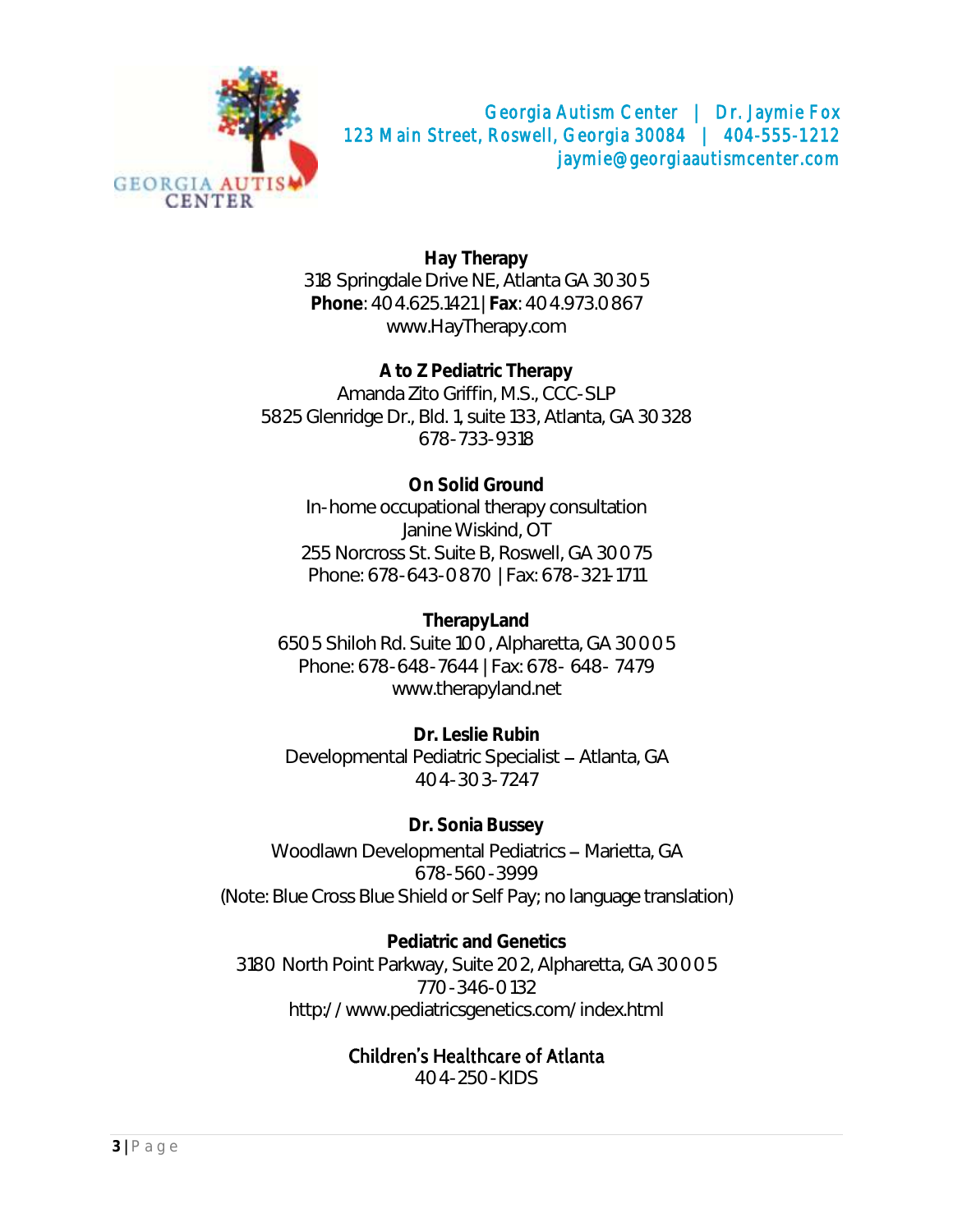

**Meaghan Timko, BCBA** Behavior Analyst 404-695-3596

**Integrated Behavioral Solutions, Inc.** 866-750-5554

> **The Cavin Group** 866-278-3194

**Pathways Behavioral Consulting, LLC** Becky Lamont 404-465-1818

> **Innovative Behavior Options** Robin Stone 770-992-8534

**Spectrum Behavioral Associates, LLC** Heather Hackett-Hayes BCBA 1050 Shiloh Rd NW, Suite 310, Kennesaw, GA 30144 770-974-2945 [hghackett@gmail.com](mailto:hghackett@gmail.com) [http://www.spectrumbehavioralassociates.com](http://www.spectrumbehavioralassociates.com/)

**Ann Elliott** Raise Them High Phone: 678-313-1527 | Fax: 706-864-3702 [ann@raisethemhigh.com](mailto:ann@raisethemhigh.com) OR [becky@raisethemhigh.com](mailto:becky@raisethemhigh.com)

**Emory Autism Center** Emory University School of Medicine The Justin Tyler Traux Building 1551 Shoup Court, Atlanta, GA 30322 Phone: 404-727-8350 | Fax: 404-727-3969 <http://www.psychiatry.emory.edu/PROGRAMS/autism>